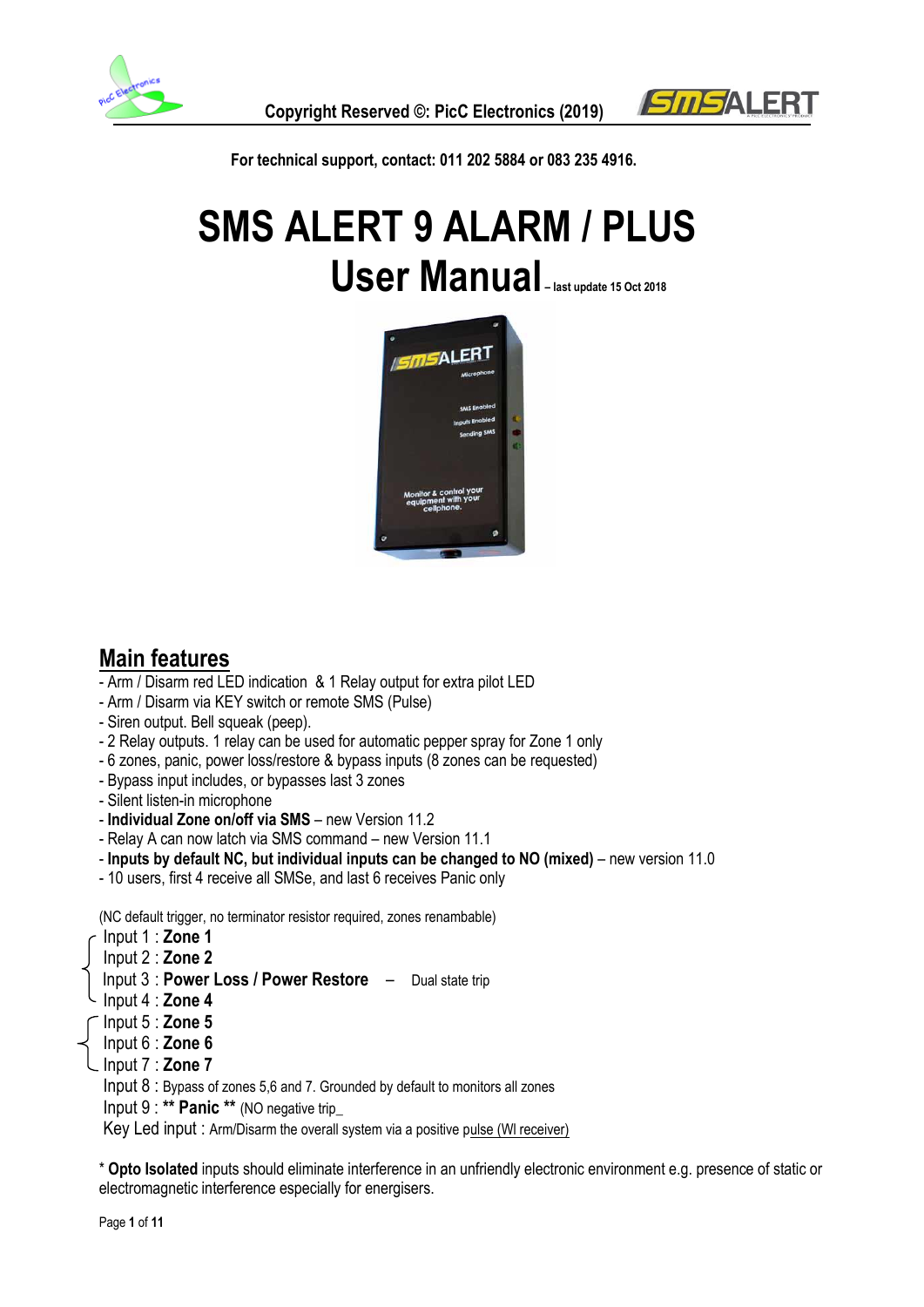



# **SMS Command Summary**

Use **lower case** for **all commands** sent to the SMS Alert (e.g. 1234 **ap**, 1234 **r**, 1234 **b**, etc.)

Use **UPPER CASE** only with the following 4 commands: **1234 TC1** (terminate call), 1234 **TC0**  1234 **AIRT** (checking airtime) 1234 **CODE**

Most SMS commands are toggle commands; meaning sending the same SMS command again will undo the command.

| <b>SMS</b>                | <b>Default</b> | <b>Description</b>                                                                                                |  |  |
|---------------------------|----------------|-------------------------------------------------------------------------------------------------------------------|--|--|
| command                   | setting        |                                                                                                                   |  |  |
| Loading                   |                | <b>Cancel users (10 Users)</b>                                                                                    |  |  |
| 1234 b                    |                | To let the SMS Alert report to the 1 <sup>st</sup> phone (toggle). If you SMS 1234 b you will load user B. If you |  |  |
|                           |                | SMS 1234 b again, you will cancel user B. (In other words you will toggle it on & off). The same                  |  |  |
|                           |                | SMS gets used every time. There is no user A!                                                                     |  |  |
|                           |                | User B is the main user, and indicated by the Yellow/Amber LED on the side. It must be on for                     |  |  |
|                           |                | inputs to trigger, and for the other users to receive SMS if these users (C,D,E) are loaded.                      |  |  |
|                           |                | See further down in document for more information.                                                                |  |  |
| 1234 c                    |                | Report to $2nd$ phone $-$ use to load and cancel user C (toggle). Same for 1234 d to 1234 k.                      |  |  |
| 1234 d                    |                | Report to 3rd phone                                                                                               |  |  |
| 1234 e                    |                | Report to 4 <sup>th</sup> phone                                                                                   |  |  |
| 1234 f                    |                | Report to 5 <sup>th</sup> phone -                                                                                 |  |  |
| 34g                       |                | Report to 6th phone - Only receives Panic SMSe !                                                                  |  |  |
| 1234 h                    |                | Report to 7 <sup>th</sup> phone - Only receives Panic SMSe !                                                      |  |  |
| 1234 i                    |                | Report to 8 <sup>th</sup> phone - Only receives Panic SMSe !                                                      |  |  |
| 1234 i                    |                | Report to 9th phone - Only receives Panic SMSe !                                                                  |  |  |
| 1234 k                    |                | Report to 10 <sup>th</sup> phone - Only receives Panic SMSe !                                                     |  |  |
| 1234 z                    |                | Clear/delete all users                                                                                            |  |  |
| <b>General Settings 0</b> |                |                                                                                                                   |  |  |
| 1234 r                    |                | To request the status of the SMS Alert e.g Armed, BC--, #000, #12345678.                                          |  |  |
|                           |                | The SMS Alert will respond with, for example, the following:                                                      |  |  |
|                           |                | ARMED B - - -, #0B00 #87650001                                                                                    |  |  |
|                           |                | <b>ARMED</b><br>System is armed                                                                                   |  |  |
|                           |                | User B loaded only. Users C, D and E are not loaded.<br>$B- -$                                                    |  |  |
|                           |                | #0B0<br>Relay B is switched on. Relay A and C are off                                                             |  |  |
|                           |                | #87650001<br>Inputs 8,7,6,5 are on / tripped (open).                                                              |  |  |
| 1234 00                   | ON             | ARM / DISARM SMS notification ON/OFF for the Key Input.                                                           |  |  |
| 1234 01                   | <b>OFF</b>     | Outgoing missed call function on/off for zone 1 and to user B only.                                               |  |  |
| 1234 02                   | <b>OFF</b>     | Relay A will pulse 5 times when zone 1 is tripped. Can be used to trigger a pepper gas dispenser.                 |  |  |
| 1234 03                   | NC             | Change inputs 1-8 between NO and NC - The device will reset - There is no return SMS.                             |  |  |
| 1234 04                   | <b>ON</b>      | Siren ON/OFF for Panic SMS (last input). Can be used for silent Panic.                                            |  |  |
| 1234 05                   | <b>OFF</b>     | Advanced setting for use outside of SA. This allows taking the international prefix code into                     |  |  |
|                           |                | consideration if needed. When set, also send 1234 WC to the SMS Alert. The return SMS will contain                |  |  |
|                           |                | SET=0111x where x (5th position) must be 1. If it is 0 then send 1234 WC again. This prevents a                   |  |  |
|                           |                | problem when the network keeps sending an immediate return SMS to the SMS Alert for every SMS t                   |  |  |
|                           |                | SMS Alert sends out.                                                                                              |  |  |
| 1234 06                   | <b>OFF</b>     | Any missed call will pulse Relay A.                                                                               |  |  |
| 1234 07                   | ON             | Siren Bleep ON / OFF when the system is ARMED / DISARMED.                                                         |  |  |
| 1234 s                    |                | Recall status of settings 1234 00 to 1234 07.                                                                     |  |  |
|                           |                |                                                                                                                   |  |  |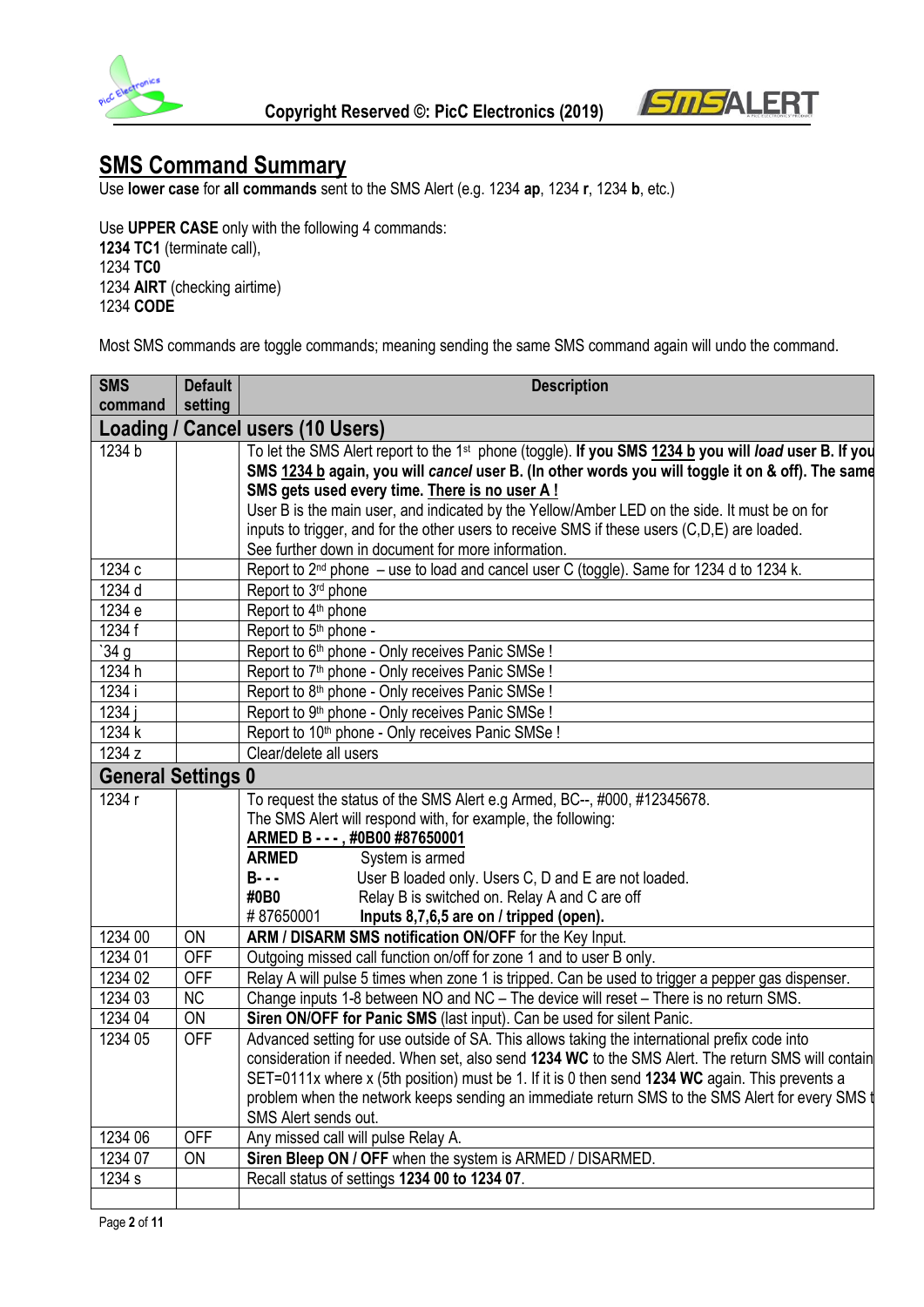



| <b>General Settings 1</b> |            |                                                                                                                                                                           |
|---------------------------|------------|---------------------------------------------------------------------------------------------------------------------------------------------------------------------------|
| 1234 10                   | <b>OFF</b> | Bright white emergency LED ON/OFF when AC power is OFF and movement is detected on Zone<br>1. Timeout 1 min. For Devices fitted with bright LED.                          |
| 1234 11                   | <b>OFF</b> | Power Loss Restore SMS ON/OFF for input 3. Used if SMSes are a problem during power outages.                                                                              |
| 1234 12                   | <b>OFF</b> | Relay A will pulse 5 times (Spray Peppergas) when Panic is tripped. Similar to 1234 02.                                                                                   |
| 1234 13                   | <b>OFF</b> | Camera flash for devices fitted with GSM camera device.                                                                                                                   |
| 1234 14                   | <b>OFF</b> | Allow 1234 a on and 1234 a off to latch Relay A. By default off to prevent pepper gas dispenser                                                                           |
|                           |            | from locking up or getting damaged when 1234 a on is sent by mistake, instead of 1234 ap.                                                                                 |
| 1234 v                    |            | Recall status of settings 1234 10 to 1234 14.                                                                                                                             |
|                           |            | Individual / mixed Zones between NC and NO                                                                                                                                |
|                           |            | Used for initial installation to make SMS Alert compatible to sensors/devices                                                                                             |
| 1234 21                   | <b>OFF</b> | Change input 1 to NO (Zone 1)                                                                                                                                             |
| 1234 22                   | <b>OFF</b> | Change input 2 to NO (Zone 2)                                                                                                                                             |
| 1234 23                   | <b>OFF</b> | Change input 3 to NO (Power Loss / Restore) - Will cause text to swop around.                                                                                             |
| 1234 24                   | <b>OFF</b> | Change input 4 to NO (Zone 4)                                                                                                                                             |
| 1234 25                   | <b>OFF</b> | Change input 5 to NO (Zone 5)                                                                                                                                             |
| 1234 26                   | <b>OFF</b> | Change input 6 to NO (Zone 6)                                                                                                                                             |
| 1234 27                   | <b>OFF</b> | Change input 7 to NO (Zone 7)                                                                                                                                             |
| 1234 28                   | <b>OFF</b> | Change input 8 to NO - Bypass input.                                                                                                                                      |
| 1234 w                    |            | Recall status of settings 1234 20 to 1234 28.                                                                                                                             |
|                           |            | Individual / mixed Zones ON / OFF                                                                                                                                         |
|                           |            | Used to disable a zone while the alarm is armed e.g. false alarms or indoor sensors while at home                                                                         |
| 1234 31                   | <b>ON</b>  | Switch off Input 1 (Zone1)                                                                                                                                                |
| 1234 32                   | <b>ON</b>  | Switch off Input 2 (Zone2)                                                                                                                                                |
| 1234 33                   | ON         | Switch off Input 3 (Power Loss Restore) - Same effect as 1234 11.                                                                                                         |
| 1234 34                   | ON         | Switch off Input 4 (Zone4)                                                                                                                                                |
| 1234 35                   | ON         | Switch off Input 5 (Zone5)                                                                                                                                                |
| 1234 36                   | ON         | Switch off Input 6 (Zone6)                                                                                                                                                |
| 1234 37                   | <b>ON</b>  | Switch off Input 7 (Zone7)                                                                                                                                                |
| 1234 38                   | ON         | Switch off Input 8 (Zone8) - May cause zones 5 to 7 to be bypassed - not tested*                                                                                          |
| 1234 x                    |            | Recall status of settings 1234 30 to 1234 38.                                                                                                                             |
| <b>Other Commands</b>     |            |                                                                                                                                                                           |
| 1234 t                    |            | Walk-through Test - The siren will bleep when the zones change state.                                                                                                     |
| <b>1234 AIRT</b>          |            | Checks airtime balance - general - SA use only.                                                                                                                           |
|                           |            | If you are in a different country and you want to send                                                                                                                    |
|                           |            | *1245*01# then use                                                                                                                                                        |
|                           |            | 1234 AIRT*1245*01#<br>The standard/automatic 1234 AIRT is then ignored.                                                                                                   |
| 1234 TC1                  |            | Switches auto answer off (TC = Terminate Call).                                                                                                                           |
| 1234 TC0                  |            | Switches auto answer on.                                                                                                                                                  |
| <b>1234 VER</b>           |            |                                                                                                                                                                           |
| 1234                      |            | Returns GSM model version and signal strength.<br>Changes the code 1234. Will not affect 1234 AIRT, TC1, TC0, VER.                                                        |
| CODE                      |            |                                                                                                                                                                           |
|                           |            | <b>Renaming input strings/text (zones)</b>                                                                                                                                |
|                           |            |                                                                                                                                                                           |
|                           |            | The new SMS text must not be longer than 19 characters, including spaces, commas, etc.<br>Example: If you want input 1 to SMS "John's room !" instead of "Burglary" then: |
|                           |            | SMS 1234 1 (one space between 4 and 1 and no space<br>1.                                                                                                                  |
|                           |            | afterwards.) from your cellphone                                                                                                                                          |
|                           |            | You will receive the following return SMS back: Str 1?<br>2.                                                                                                              |
|                           |            | Then send the following SMS: John's room ! (Do not include<br>3.                                                                                                          |
|                           |            | 1234!)                                                                                                                                                                    |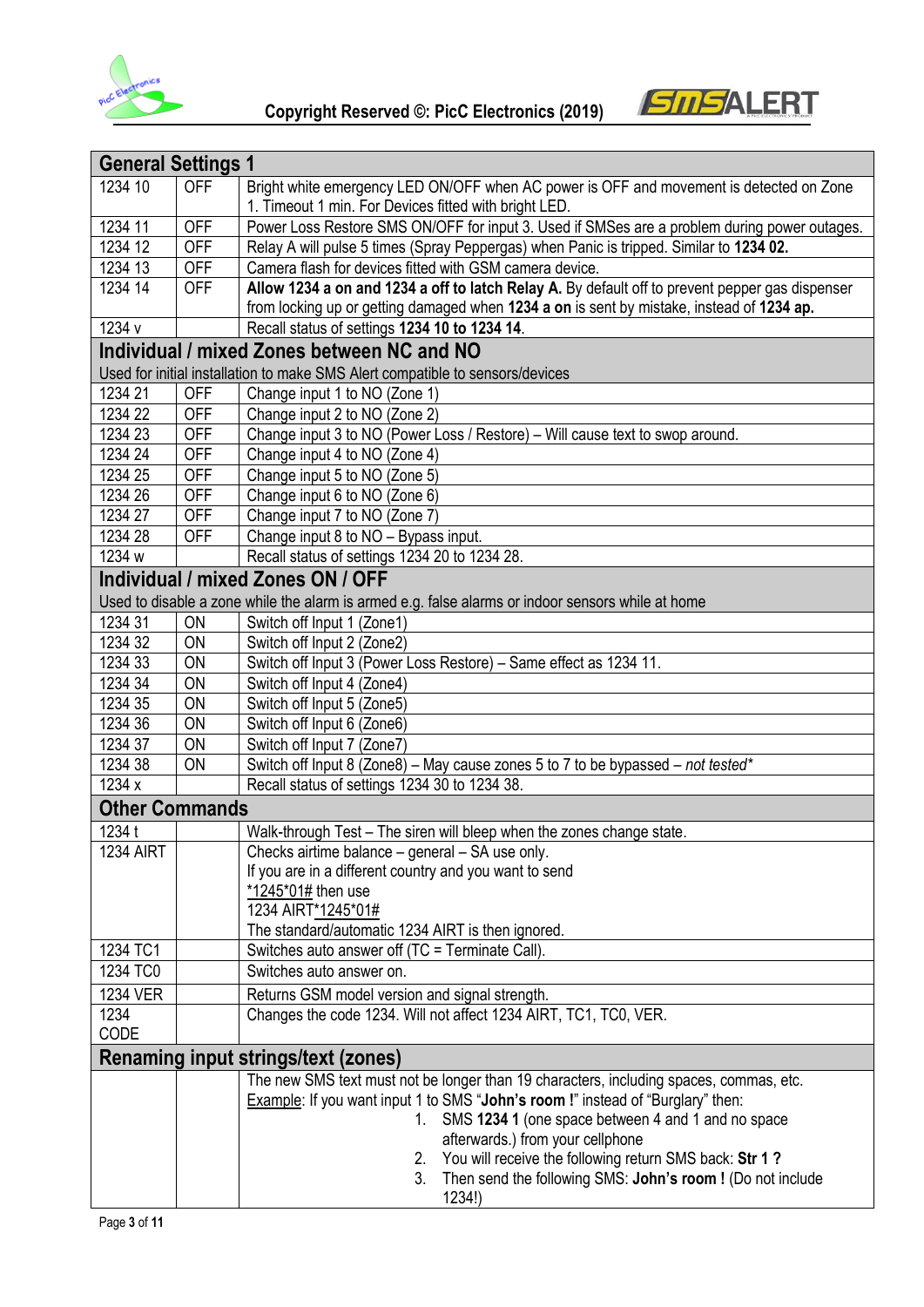



|                             |     | 4. You will get the following SMS back: Str1 OK.                                                         |
|-----------------------------|-----|----------------------------------------------------------------------------------------------------------|
|                             |     | TIP : If you rename Zone 1 to Front door via 1234 1, then rather rename it to 1-Front Door. In future if |
|                             |     | you only want to switch off this zone, then you know you must send 1234 31.                              |
| 1234 1                      |     | Input 1 (Zone 1)                                                                                         |
| 12342                       |     | Input 2 (Zone 2)                                                                                         |
| 12343                       |     | Not allowed                                                                                              |
| 1234 4                      |     | Input 4 (Zone 4)                                                                                         |
| 1234 5                      |     | Input 5 (Zone 5)                                                                                         |
| 1234 6                      |     | Input 6 (Zone 6)                                                                                         |
| 12347                       |     | Input 7 (Zone 7)                                                                                         |
| 12348                       |     | Not applicable - Valid for the 7 and 8 zones SMS Alert Alarm systems.                                    |
|                             |     | *Panic is not rename-able                                                                                |
| <b>Output Relay Control</b> |     |                                                                                                          |
|                             |     | Anyone can operate the relays - you do not need to be a user, but you must know the code e.g. 1234       |
|                             |     |                                                                                                          |
|                             |     | *Relays will not pulse if it is already switched on. First switch it off.                                |
|                             |     | Pulse duration is about 1 second.                                                                        |
|                             |     | Relays will remember their settings if the unit is re-powered.                                           |
|                             |     | See further down in document for more information.                                                       |
| 1234 a on                   |     | Switch relay A on - see 1234 14                                                                          |
| 1234 a off                  |     | Switch relay A off - see 1234 14                                                                         |
| 1234 ap                     |     | Pulse Relay A once - (For pepper gas pursposes)                                                          |
| 1234 app                    |     | Pulse Relay A 10 times - Relay A only (For pepper gas purposes).                                         |
|                             |     |                                                                                                          |
| 1234 b on                   |     | Switch relay B on                                                                                        |
| 1234 b off                  |     | Switch relay B off                                                                                       |
| 1234 bp                     |     | Pulse Relay B once                                                                                       |
|                             |     |                                                                                                          |
| 1234 c on                   |     | Switch relay C off, and system disarmed                                                                  |
| 1234 c off                  |     | Switch relay C on, and system armed                                                                      |
| 1234 cp                     |     | Pulse Relay C once - N/A                                                                                 |
| 1234 d on                   | n/a | Switch relay D on (relay not fitted)                                                                     |
| 1234 d off                  | n/a | Switch Relay D off                                                                                       |
| 1234 dp                     | n/a | Pulse relay D once                                                                                       |
|                             |     |                                                                                                          |
| 1234 e on                   | n/a | Switch relay E on (transistor output for external relay PCB)                                             |
| 1234 e off                  | n/a | Switch relay E off                                                                                       |
| 1234 ep                     | n/a | Pulse Relay E once                                                                                       |
|                             |     |                                                                                                          |
| 1234 all on                 |     | Switch all Relays on                                                                                     |
| 1234 all off                |     | Switch all Relays off                                                                                    |
|                             |     |                                                                                                          |

# **Quick Start Steps**

- 1. **Preparing SIM-card** Buy an MTN, Vodacom or Cell C starter pack (prepaid or contract) and RICA it (you need your id and proof of address for this). Ensure that you can send an SMS out from the SIM-card, before you put it in the SIM-card slot of the SMS Alert. Making a call to the SMS Alert only is not sufficient to test the SIM-card. PINcode request must be deactivated before you insert the SIM-card into the SMS Alert.
- 2. **Airtime** Ensure that the SIM-card has sufficient credit. Load airtime if necessary.
- 3. **Insert the SIM-card** into the SIM-card slot. Apply 12VDC.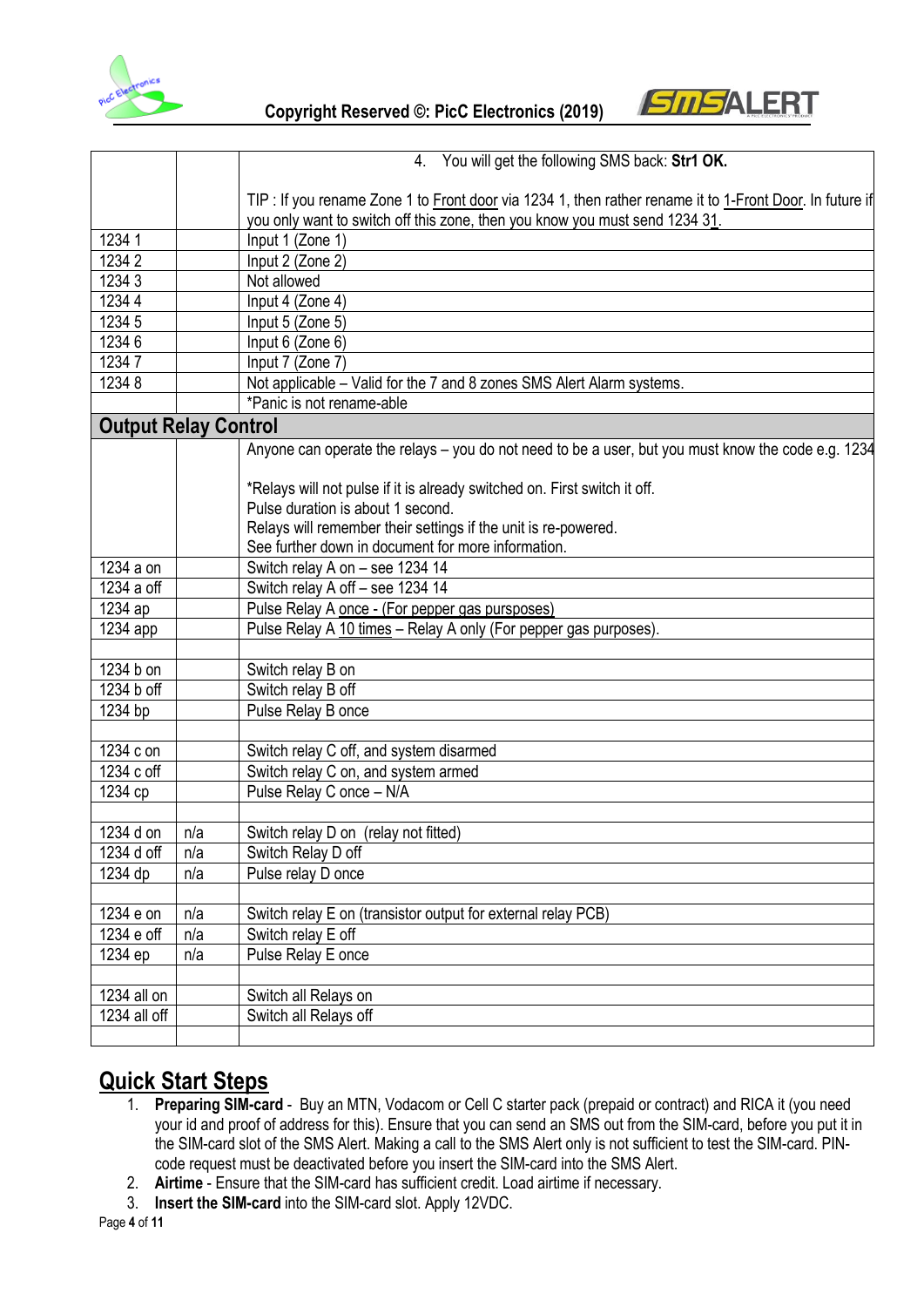



- 4. SMS **1234 b** from your cellphone to the SMS Alert. Note the **yellow LED** will light up when B is active. This step tells the SMS Alert where to send SMSe when inputs are tripped. **There must be a space** between **1234** and **b. If you SMS 1234 b again, you will cancel user B. If you SMS 1234 b again, you will reload user B. (In other words you will toggle it on & off).**
- 5. The SMS Alert will respond to step 5 by sending its status back to you (e.g. ARMED B- -, #0000 #00000000). Ensure the character "B" appears in the SMS to show user B is loaded. The string means the following: **ARMED** System is armed. **B- -** User B loaded only. Users C, D and E are not loaded.<br> **#0000** Relay B is switched on. Relay A and C are off Relay B is switched on. Relay A and C are off **# 87650001** Inputs 8,7,6,5 are on / tripped. Do not confuse the letter B with the letter B under the relays.
- 6. **Trigger input 1 (Zone 1)**  Apply a continuous negative (NC) to input 1 for about 20 seconds, then remove the negative anytime thereafter and the input will trip. The green LED will go on for 1 second to indicate that a SMS is being sent. You will receive an SMS **Zone 1**. You have just simulated a PIR connected to input 1.
- 7. **Jumper setting**: **–T** sets inputs 1 to 8 to negative trip and **+T** to positive trip required to send SMSe.

# **How to program the SMS Alert to report to a 2nd, 3rd or 4th cellphone**

#### (ARMED ON **B- - -,** #0000 #00000000)

VERY IMPORTANT: THE 1ST 5 USERS WILL RECEIVE ALL THE SMS'S. THE LAST 5 USERS WILL RECEIVE PANIC SMS'S ONLY. (SMS ALERT 9 ALARM PLUS VERSION 10.4 AND LATER).

There are 10 users: B,C,D,E,F,G,H,I. Follow step 5 of Quick Start Steps to activate user B which is the first user. If you want the SMS Alert to report to the 2nd cellphone, SMS **1234 c** from the second cellphone to the SMS Alert. To toggle this feature **off**, SMS **1234 c** again from any cellphone to the SMS Alert. The last phone that toggled a user **on**, becomes that user. **E.g: 1234 c** (There **must be one space** between **1234** and **c**, and no spaces afterwards. Do the same for **1234 d** (3rd), and **1234 e** (4th). User B must be ON for the other users (if loaded) to also receive SMS messages.

#### **New function to add cellphone numbers:**

In conjunction with the current method of loading numbers the following command allow users to be loaded from one point/cellphone. This eliminates the need to send a SMS from each cellphone handset that needs to be added.

When a DOT and phone number is placed after the current command, the phone number will be loaded into that position. The return SMS will be sent to the new cellphone number, not the cellphone number that loads it. You can however check if all the numbers are loaded, by sending **1234 r** to the cellphone number of the SMS Alert. Example: To load 27821231234 into User B, send the following SMS from one cellphone, to the cellphone number of the SMS Alert:

**1234 b.27821231234** (only use 1234 b,c etc., with no phone number if it is not a remote number)

#### or **1234 e.27821231234**

If a user is already loaded, then the command will first delete it (toggle off). It then needs to be sent again. The international setting must be activated for use outside of SA before this can be done (not tested). If it fails, then revert back to the current method. Applicable to the GSM module marked Version 2.5 and up.

\*\*Note:VER 10.2 and upwards reports to 10 people, the last 5 positions only receives Panic SMSe – ask for this version\*\* **Please keep track which user is loaded as B, C, D etc. Otherwise all users/numbers will be deleted when you want to load or delete users, and you cannot remember which person is assigned as which user.**

#### **How to operate the Relay outputs**

(INPUT ON B- - -, #**0000** #00000000)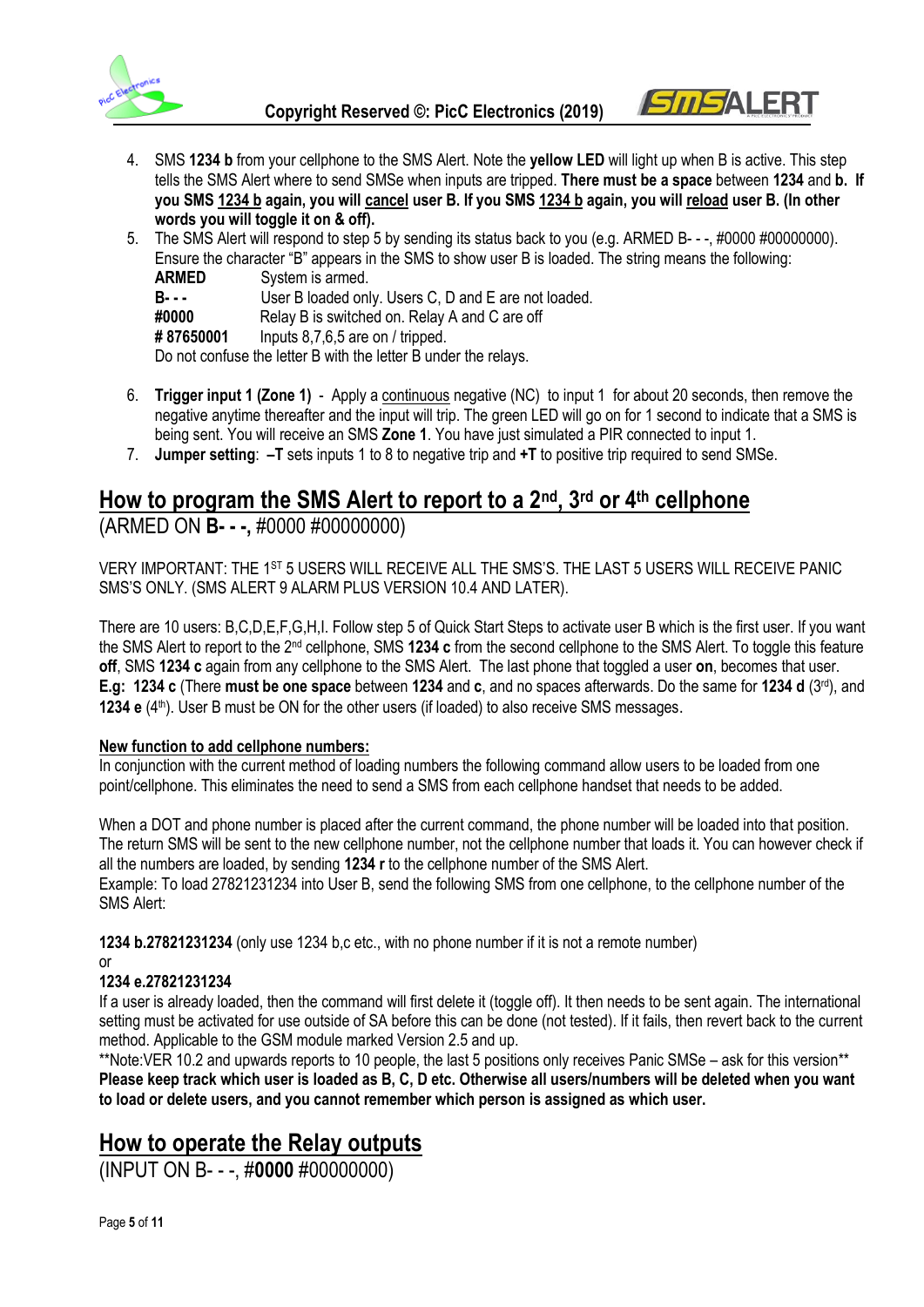



The three Relay outputs A, B and C (not the same as users B,C,D,E) can be used for anything that requires remote controlling/switching. For example to switch machinery and equipment on and off or to open a gate, or to switch your alarm on and off. For example to SMS **1234 a on.** There must be one space between **1234** and **a** and **on**. The alpha characters (a on) must all be lower case. A 4<sup>th</sup> on-board relay (D) can be added and one external relay.

See command summary on p. 6 on how to control relays.

PLEASE NOTE RELAY C CANNOT BE USED FOR ANYTHING ELSE. ITS PURPOSE IS TO INDICATE IF THE ALARM IS ARMED OR DISARMED VIA A PILOT LED.

# **Arm / Disarm Methods**

| Use the key Input        | Apply a positive 12V pulse to the Key input (NO), for example via a Sherlo                                                                          |
|--------------------------|-----------------------------------------------------------------------------------------------------------------------------------------------------|
|                          | receiver.                                                                                                                                           |
| Via your cellphone (SMS) | Arm - 1234 c on                                                                                                                                     |
|                          | Disarm $-$ 1234 c off                                                                                                                               |
|                          | Only the sending phone will receive a response back.                                                                                                |
|                          | For all users to receive an Arm / Disarm SMS when armed via SMS, use<br>relay A to pulse the key input. All users must then use 1234 ap for arm and |
|                          | disarm.<br>$\blacksquare$                                                                                                                           |

\*Relay C can be used to light up a LED to indicate if the system is armed or disarmed.

\*Relay C is Positive internally connected to the **C Com** connector.

\*To make Relay C complete Volt-less "dry contact", de-solder the 2 solder links at the bottom of the PCB.

### **Split / Bypass operation (via black loop wire)**

Zones 5,6 and 7 can be included or bypassed via input 8, as a group. When input 8 is negative, all zones e.g. 1-7 will report an alarm event. When input 8 is not negative, zones 5 to 7 are excluded / bypassed and will send an SMS or trip the siren. Input 8 therefore includes/excludes zones 5 to 7 during normal operation.

### **Auto-Answer (silent listen-in)**

This applies to SMS Alerts fitted with a microphone. By default Auto-Answer is on. When you dial the SMS Alert from any cellphone, the unit will ring twice silently, pick up the call and you will be able to hear surrounding noises via the microphone. To switch off auto-answer (when you don't want someone to listen in) – **SMS 1234 TC1** (1 = a digit). To switch it back on **SMS 1234 TC0**.

# **Siren**

If user B is enabled (yellow LED on) and the unit is armed, the siren output will trigger for 1 minute and then reset. E.g. the siren will switch off (time-out) after 1 minute or if the system is disarmed. The siren will **switch off** when a call is made to listen in.

| <b>Service Provider</b> | <b>Function</b>                     | <b>SMS to be sent to SMS Alert</b>        |
|-------------------------|-------------------------------------|-------------------------------------------|
| <b>MTN</b>              | Load Voucher                        | 1234 AIRT*141*voucher#                    |
| Vodacom                 | Load Voucher                        | 1234 AIRT*100*01*voucher#                 |
| Cell C                  | Load Voucher                        | 1234 AIRT*102*voucher#                    |
| Virgin                  | Load Voucher                        | 1234 AIRT*102*voucher#                    |
| Vodacom                 | <b>Check Bundle SMS balance</b>     | 1234 AIRT*111*502#                        |
| Vodacom                 | Transfer airtime from one cellphone | Register or log in to My Vodacom, or dial |
|                         | to another                          | *111# and select "Airtime Transfer".      |

#### **Loading & checking airtime balance**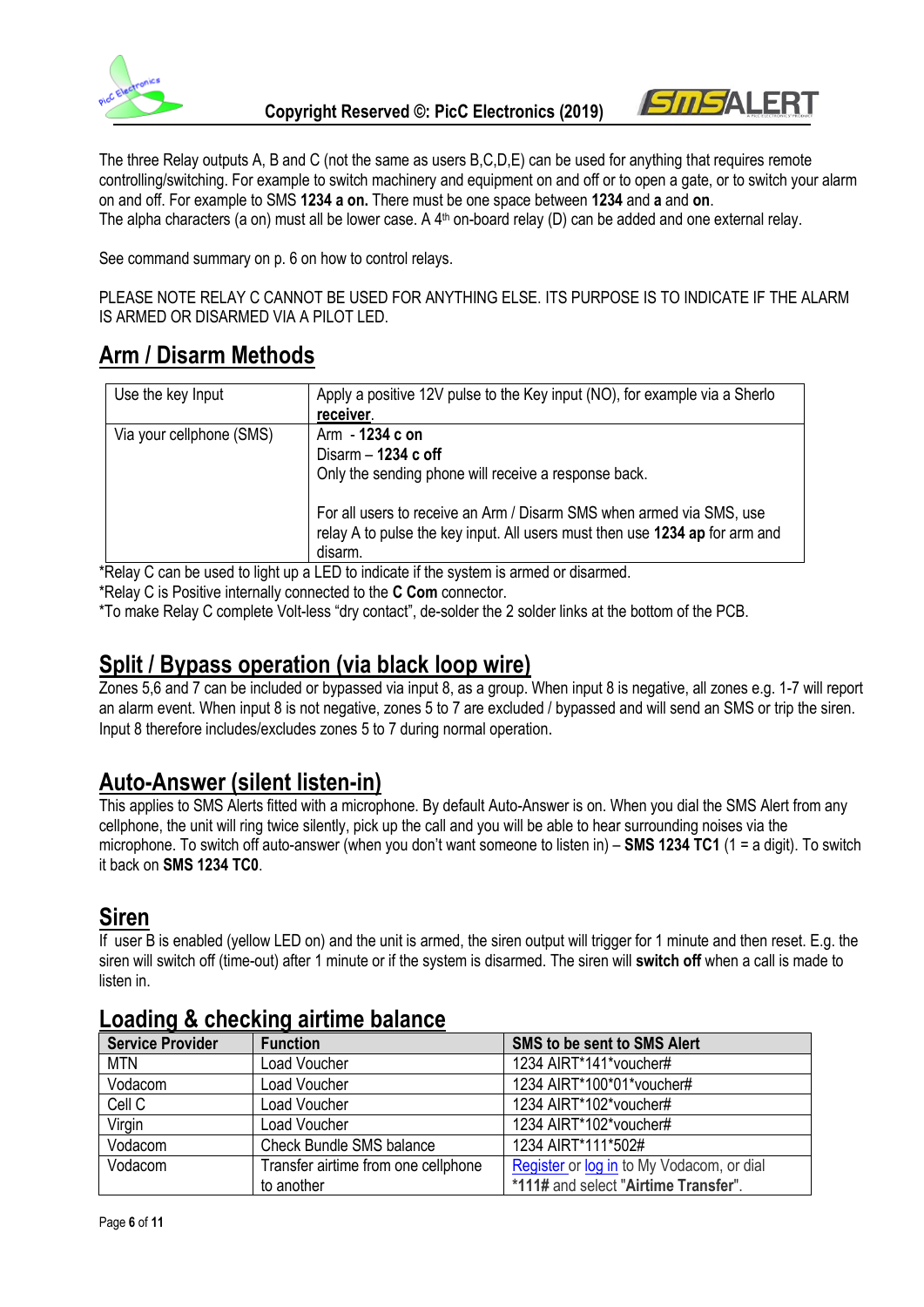



| <b>MTN</b> | Transfer airtime from one cellphone | Dial *141*6328*, insert the recipient's        |
|------------|-------------------------------------|------------------------------------------------|
|            | to another                          | cellphone number, *, insert the rand amount, # |
|            |                                     | and press call. For example,                   |
|            |                                     | *141*6328*0831234567*50# press call.           |

Airtime on prepaid SIM-cards can also be checked by registering the cellphone number of the SMS Alert on [www.vodacom4me.co.za](http://www.vodacom4me.co.za/) (for vodacom) or the applicable Service Provider's website.

Airtime can also be loaded via internet banking, an ATM, or by removing the SIM-card and putting it in your own personal phone using the voice method**.** 

**\*\*Disconnect the power from the SMS Alert when the SIM-card is removed.**

## **SMS Alert Cellphone App (currently only for Android phones)**

To download our SMS Alert app to your cellphone (currently only Android phone), please visit our web site at [www.smsalert.co.za.](http://www.smsalert.co.za/) On the left-hand side of the home page, underneath the SMS Alert logo, there is a link you can follow. Please note the link must be followed with your cellphone (not your PC), to download it to your cellphone.

Because it is a new app, it is not yet available from the Google Play store.

An app for iPhones is being developed.

|                | <b>Panic Input</b>                                              | 24h active – User B must be loaded.                                                                                                                                                                                              |  |
|----------------|-----------------------------------------------------------------|----------------------------------------------------------------------------------------------------------------------------------------------------------------------------------------------------------------------------------|--|
| $\overline{2}$ | <b>Key Input</b>                                                | Arms and disarms all the zones.                                                                                                                                                                                                  |  |
| 3              | <b>Green LED</b>                                                | Indicates when the SMS Alert is sending an SMS. The LED will stay on for 3 seconds. If the<br>light is flashing, a problem exists. See troubleshooting.<br>After 2 minutes the SMS Alert will attempt to reset the flashing LED. |  |
| 4              | <b>Yellow LED</b>                                               | Indicates user B is active, and the SMS Alert will at least report to user B. User B is the main<br>user, and if it is off, C, D and E won't work even if they were toggled on.                                                  |  |
| 5              | <b>Red LED</b>                                                  | Indicates if the system is armed or disarmed.                                                                                                                                                                                    |  |
| 6              | SIM-card type                                                   | When last tested, the SMS Alert accepts MTN, Vodacom or CellC SIM-cards. contract or<br>prepaid.                                                                                                                                 |  |
| $\overline{7}$ | Finding out what the<br>cellphone number of<br>the SMS Alert is | Put the SIM-card of the SMS Alert into your cellphone and dial the following numbers:<br>*123*888#<br>MTN:<br>Vodacom: *111*501#<br>Telkom / 8ta: *1#<br>*147*100#<br>Cell C:                                                    |  |
|                | Taahniaal Cnaaifiaatiana                                        |                                                                                                                                                                                                                                  |  |

#### **General information**

#### **Technical Specifications**

|   | Power supply             | 9 - 14VDC volt DC, 500mA (milliamps). An in-line batter is preferred for smooth power. Power     |  |
|---|--------------------------|--------------------------------------------------------------------------------------------------|--|
|   |                          | supply must be doubled-up.                                                                       |  |
| 2 | <b>Power consumption</b> | Standby current 30 - 50mA, 400mA peak when SMS is send or received.                              |  |
| 3 | <b>Users</b>             | The inputs can report to up to 4 users B,C,D and E.                                              |  |
| 4 | <b>Relay contacts</b>    | 10A / 124VAC – It is not recommended to switch 220VAC unless you are a certified electrician.    |  |
|   | Inputs                   | Inputs 1 – 8 optically isolated and negative or positive trip selectable via jumper.             |  |
|   |                          | The Panic input can only be tripped negatively. Rename another input to Panic if only a positive |  |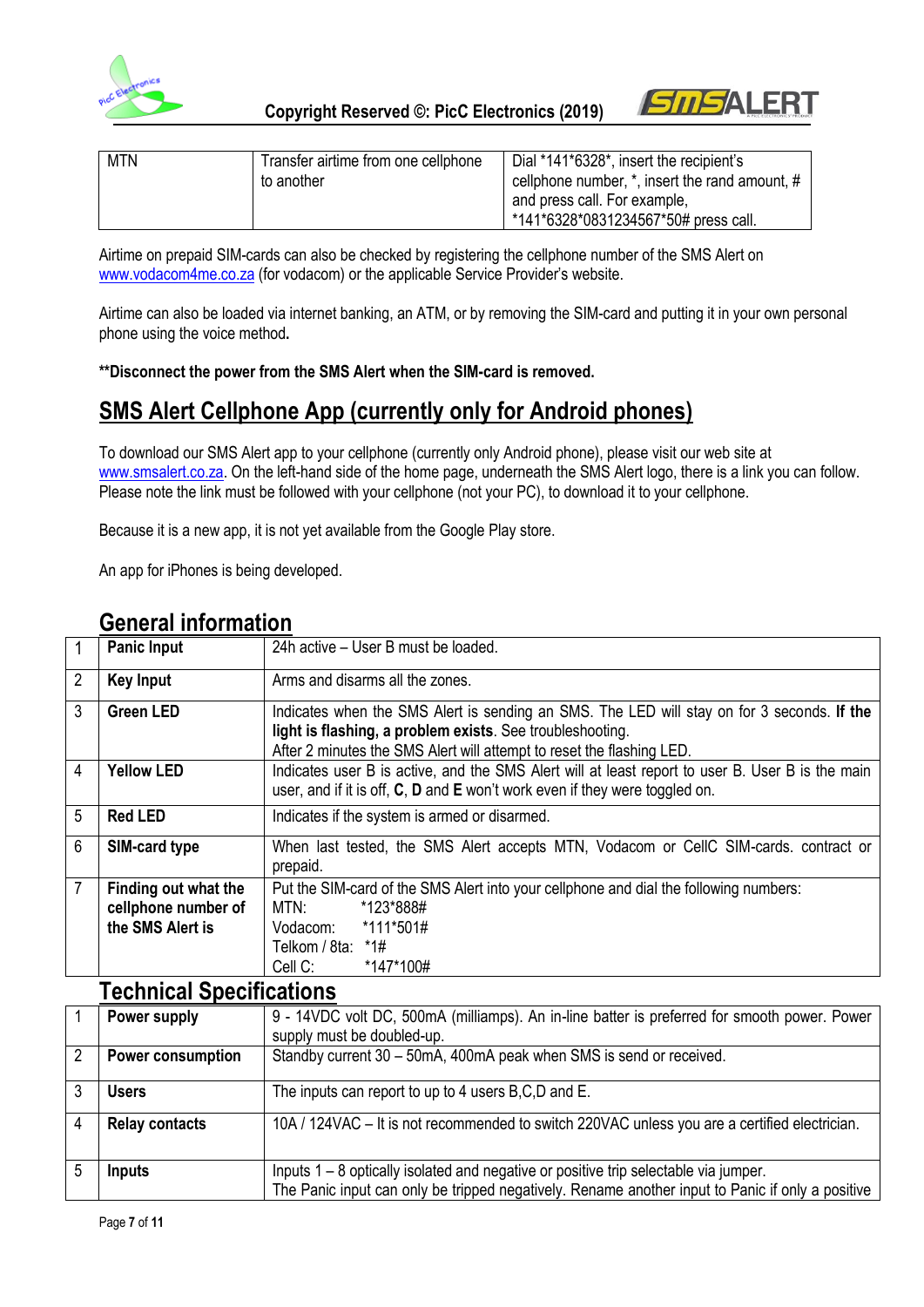



|                |                                        | signal is available.                                                                              |  |
|----------------|----------------------------------------|---------------------------------------------------------------------------------------------------|--|
|                |                                        | Input 3 is a dual state input – It trips on both signal conditions.                               |  |
|                |                                        | Inputs are buffered control for simultaneous triggering.                                          |  |
|                |                                        | Key input – NO positive pulse trip.                                                               |  |
| 6              | Siren output                           | 1.5 A transistor emitter output.                                                                  |  |
|                | <b>Fault finding / Troubleshooting</b> |                                                                                                   |  |
| $\mathbf{1}$   | No or bad cell phone                   | Ensure the SIM-card holder contacts are clean. Use an earbud. Try to use an external aerial       |  |
|                | signal                                 | (available from supplier).                                                                        |  |
| $\overline{2}$ | <b>Flashing green LED</b>              | Re-power the SMS Alert system. This happens when the SMS Alert's power is connected (reset)       |  |
|                |                                        | three times in a short period. The automatic reset recovery is then disabled to protect the phone |  |
|                |                                        | until power is removed and applied again. The SMS Alert will also attempt to reset itself after 2 |  |
|                |                                        | minutes.                                                                                          |  |
| 3              | Other equipment                        | It is not recommended that other receivers, transmitters or equipment be kept inside the SMS      |  |
|                | used in conjunction                    | Alert box.                                                                                        |  |
|                | with SMS Alert                         |                                                                                                   |  |
| $\overline{4}$ | Ad-hoc behaviour                       | Ensure that a very good / smooth Power Supply Unit (PSU), or power from the alarm panel is        |  |
|                |                                        | used where florescent tubes or machinery are not in the proximity of the SMS Alert. Auxiliary     |  |
|                |                                        | outputs on panels do not provide sufficient power.                                                |  |
| 5              | The green light goes                   | Ensure the SIM-card is properly registered. Insert the SIM-card in your own personal phone and    |  |
|                | on but no SMS is                       | call e.g. MTN (141) or Vodacom (100) to clarify the problem.                                      |  |
|                | received                               | Check your airtime. Make sure you can manually send a SMS.                                        |  |
| 6              | Resetting the system                   | Disconnect and reconnect the power from the SMS Alert. The unit can unfortunately no be           |  |
|                |                                        | defaulted.                                                                                        |  |

# **Antennas for poor reception:**



**3 meter Antenna** available for external GSM reception, or poor reception

## **Diagram for GSM Module PC Board (where SIM-card slots in)**



SMS 1234 AIRT for prepaid airtime balance. Does not report bundle<br> **ISMS balance. South Africa only.**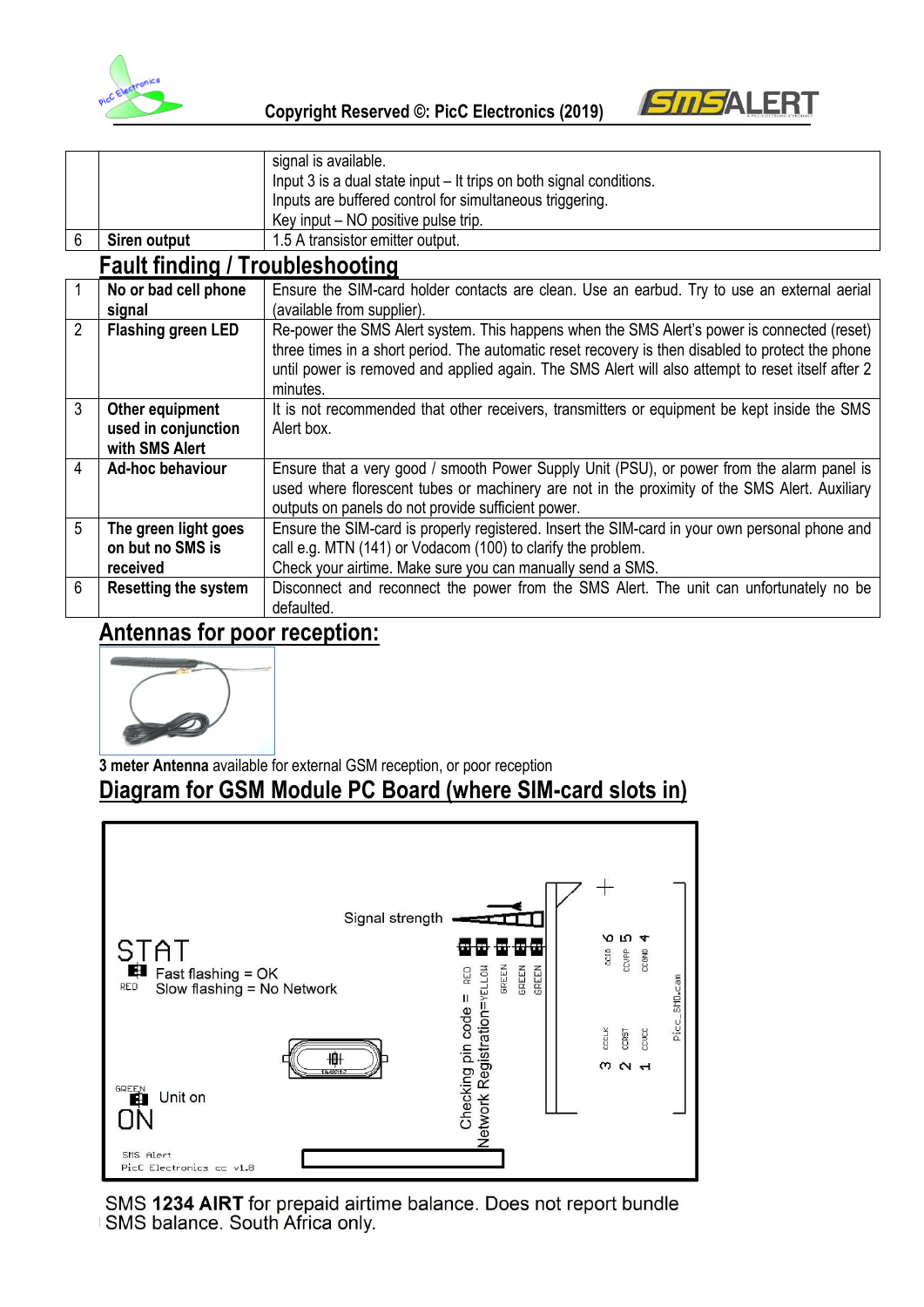



# **Inserting the SIM-card on the PC Board**





- 1. A Push/slide flap in the same direction as the board (about 1- 2 mm).
- 2. A The flap will unlock, lift the flap.
- 3. B Insert SIM-card.
- 4.  $C -$  Close flap, while pressing it down, slide it back to lock (about  $1 2$  mm).

# **Installation advice / help**

- 1. You don't have to have an existing alarm panel to connect this unit to; it can function on its own (use SMS Alert 9 if you have an existing alarm panel)
- 2. Do not connect the power of the SMS Alert to an **auxiliary 12V power output**. It is best to connect the SMS Alert **directly to, and within 1 meter from the 12V battery** where the power is best regulated.
- 3. External magnetic antennas are available for **better reception.** It may be required where the signal reception is poor, or where the system is installed in a metal container that prevents signal reception.
- 4. Try to keep the SMS Alert at least **30cm** away from other equipment like **receivers, transformers**, **energisers,** etc., that may cause interference.
- 5. It is strongly recommended that **Mylar cable** (shielded with foil) is used for **Electric Fence** applications. Both the power and inputs on the SMS Alert must use Mylar cable. Without this cable the SMS Alert might seem to work fine, but problems may be experienced 2 weeks later. Also ensure **high voltage wires** do not cross the SMS Alert wires.
- 6. The SMS Alert should work **outside of SA**, however limited testing was done for this purpose.
- 7. The SMS Alert is **not built for a specific alarm panel** and may have other applications like pump control and monitoring, cable theft, electric fence monitoring, opening/closing a gate, etc.
- 8. In very few cases, when SMS commands are **not recognised by the SMS Alert**, check that the user's Text Message settings on his/her cellphone are set to 'Text mode' or 'Full Character Support' (under message options).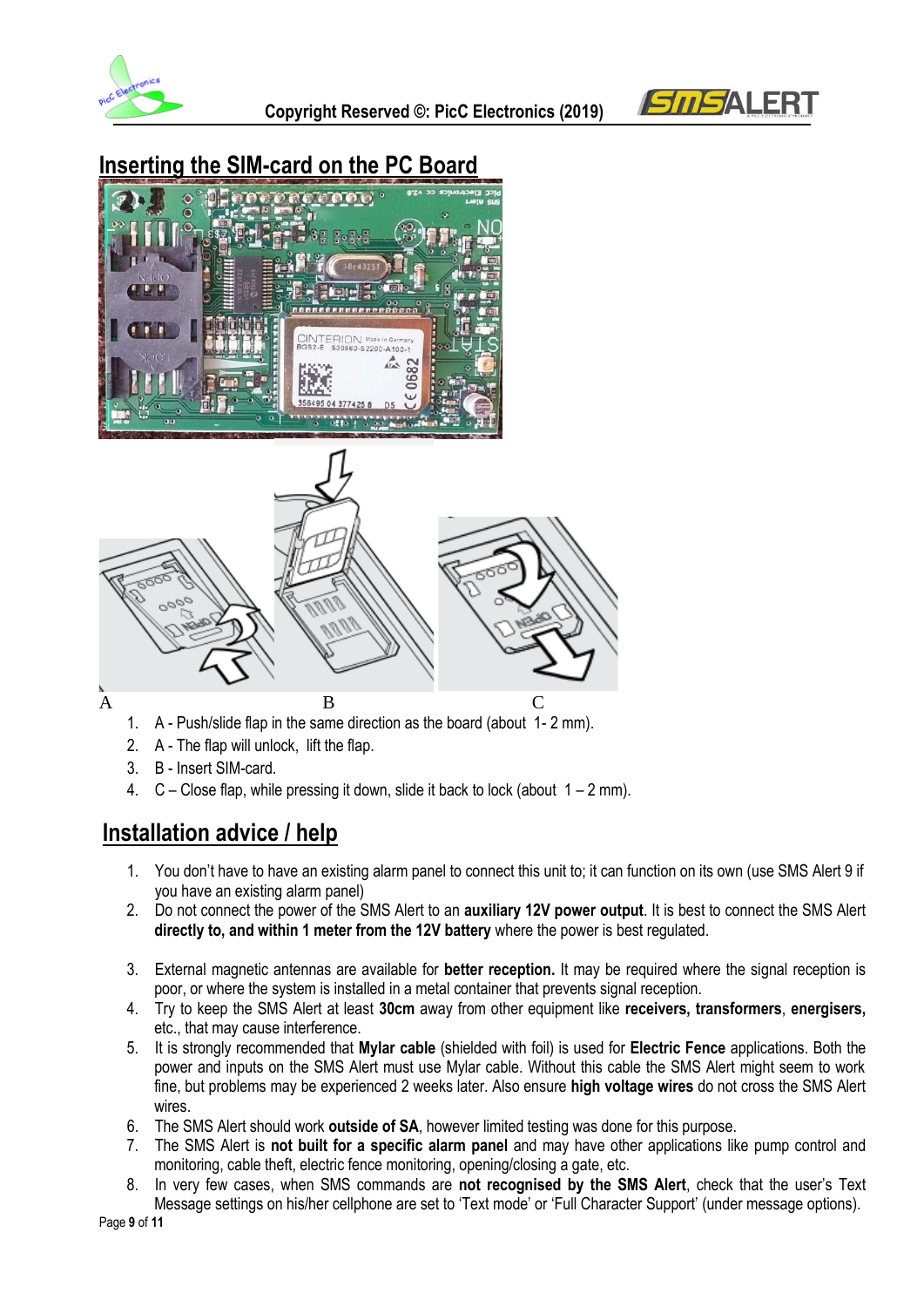



- 9. It is recommended that the SMS Alert be **tested** on a regular basis, for example by sending it a status request (1234 r). This will also cause a transaction that may prevent the SIM-card from expiring if it is seldom used.
- 10. Always keep the inside of the **SMS Alert box clean**, with the minimum amount of unnecessary wires.
- 11. Do not apply **excessive force** with tools on the connector terminals to prevent break-offs.
- 12. To keep your number active, you should send an SMS (1234 r) at least once **every 7 months (Vodacom) or 3 months (MTN),** or as specified by your cellphone service provider.

#### **Support:**

- 1. Additional requests can also be emailed to [info@smsalert.co.za.](mailto:info@smsalert.co.za)
- 2. For software/hardware updates, please visit [www.smsalert.co.za.](http://www.smsalert.co.za/)
- 3. **For support, phone us on 083 235 4916.** Please note that your first point of call must be your supplier or installer. If they are unable to help you, we will be more than happy to assist.

#### **Disclaimer:**

PicC Electronics will not be held responsible for loss, damage or injury to any persons, company or legal entity using PicC Electronics products or for GSM Network changes or reliability. There is no guarantee that SMS's will always go through. It is recommended that a prepaid SIM-card is used, or that a process is in place to cancel or stop the SIM-card, or to limit SMS's - should a malfunction occur where many SMS's are sent and unforeseen costs are incurred. It is recommended to test your SMS Alert on a regular basis. A product of PicC Electronics must be installed by an installer trained by PicC Electronics or with relevant installation experience.